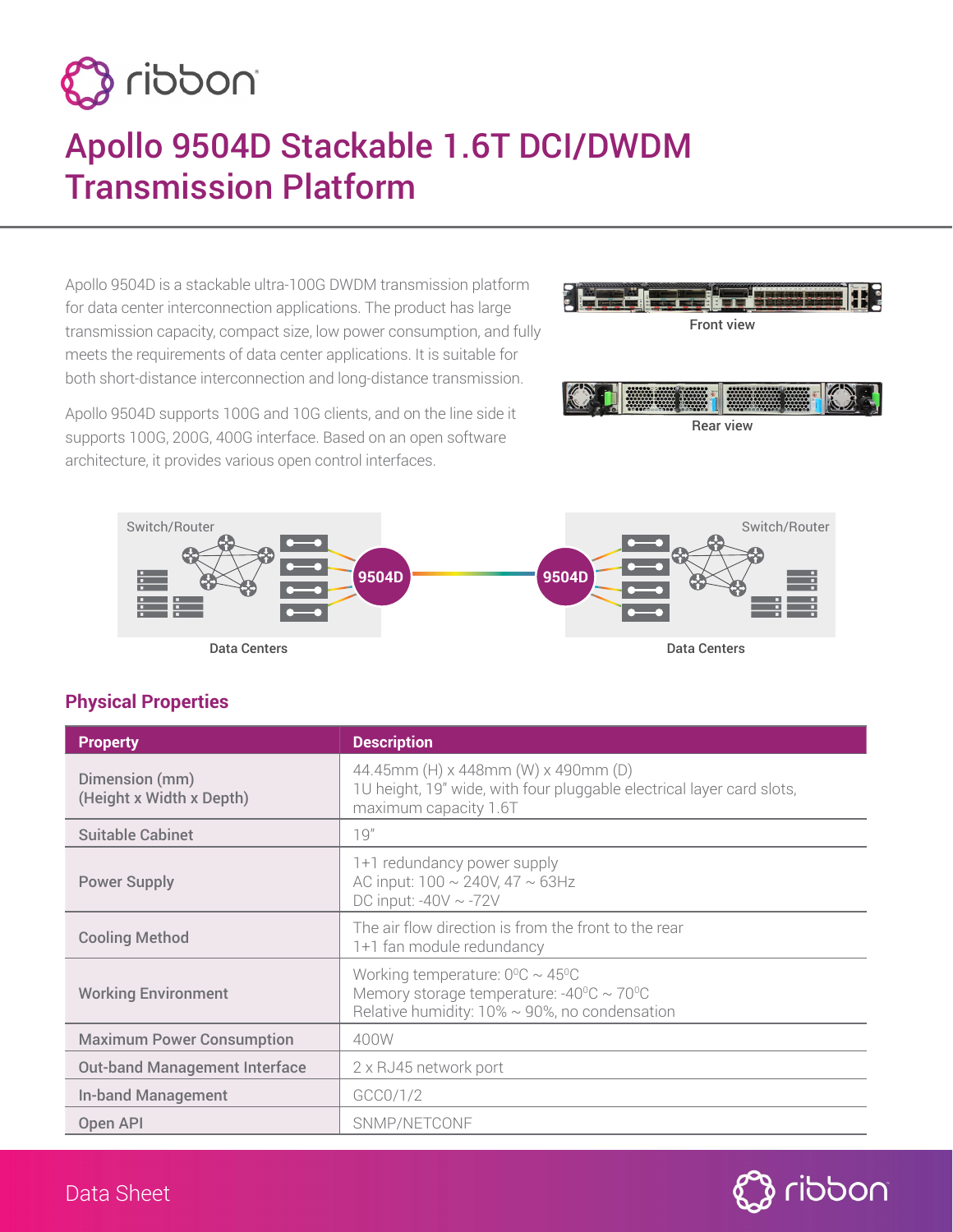## Technical Specifications

#### Service Card - M400L1C4

| OCIVICC OGIU INTOULIOT                                   |                                                                                                                                    |            |
|----------------------------------------------------------|------------------------------------------------------------------------------------------------------------------------------------|------------|
| <b>Technical Feature</b>                                 | $\frac{1}{2}$<br>M400L1C4 Description                                                                                              | <b>MAG</b> |
| <b>Size</b>                                              | Single-slot service card, four slots per chassis                                                                                   |            |
| Client-side<br>Interface                                 | Each M400L1C4 service card supports four pluggable QSFP28-based<br>100G client ports, in total 16 100G client ports per chassis.   |            |
| Line-side Interface                                      | Each M400L1C4 service card supports one pluggable 400G/200G CFP2 DCO<br>coherent modules, in total four 400G/200G line-side ports. |            |
| Line-side Signal<br>and Multiplexing<br><b>Structure</b> | 200G: OCh <-> OTUC2 <-> ODUC2 <-> ODU4<br>400G: OCh <-> OTUC4 <-> ODUC4 <-> ODU4                                                   |            |
| Client-side<br>Signal and<br><b>Mapping Method</b>       | $100$ GE <-> $ODU4$                                                                                                                |            |
| Line-side<br><b>Modulation Format</b>                    | 200G: 16QAM<br>400G: 16QAM                                                                                                         |            |
| <b>FEC Mode</b>                                          | 200G: SD-FEC<br>400G: SD-FEC                                                                                                       |            |

#### Service Card - M200L2C4

| <b>Technical Feature</b>                                 | <b>M200L2C4 Description</b>                                                                                                           |  |
|----------------------------------------------------------|---------------------------------------------------------------------------------------------------------------------------------------|--|
| <b>Size</b>                                              | Single slot service card, four slots per chassis                                                                                      |  |
| <b>Client-side</b><br>Interface                          | Each M200L2C4 service card supports four pluggable QSFP28-based<br>100G client ports, in total sixteen 100G client ports per chassis. |  |
| Line-side Interface                                      | Each M200L2C4 service card supports two pluggable 200G/100G CFP2 DCO<br>coherent modules, in total eight 200G/100G line-side ports.   |  |
| Line-side Signal<br>and Multiplexing<br><b>Structure</b> | 200G: OCh <-> OTUC2 <-> ODUC2 <-> ODU4<br>100G: OCh <-> OTU4 <-> ODU4                                                                 |  |
| Client-Side<br>Signal and<br><b>Mapping Method</b>       | $100GE \le 0DU4$                                                                                                                      |  |
| Line-side<br><b>Modulation Format</b>                    | 200G: 160AM<br>100G: DP-QPSK                                                                                                          |  |
| <b>FEC Mode</b>                                          | 200G: SD-FEC<br>100G: SD-FEC                                                                                                          |  |